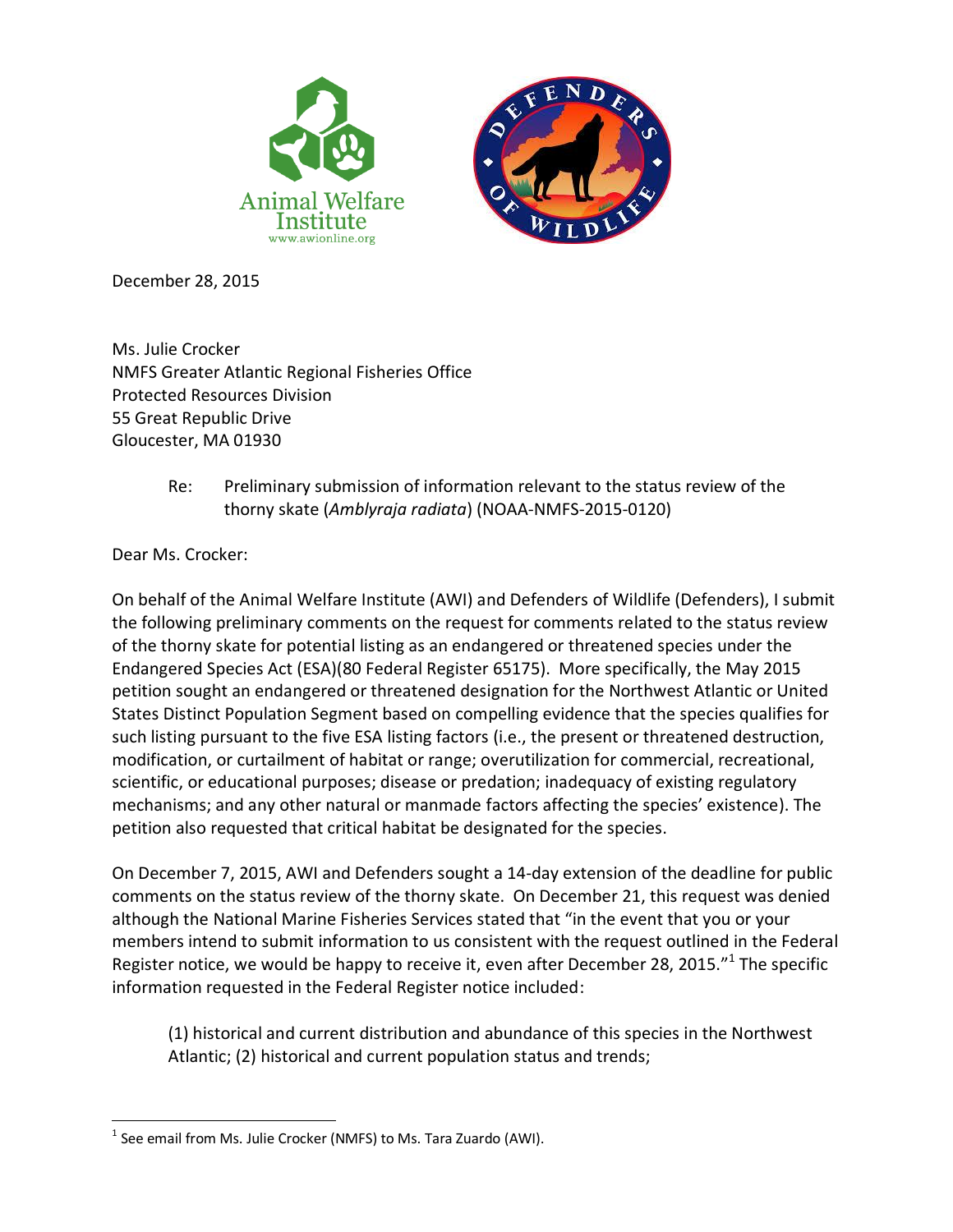(3) any current or planned activities that may adversely impact the species, especially as related

to the five factors specified in section 4(a)(1) of the ESA and listed above;

(4) ongoing efforts to protect and restore the species and its habitat; and

(5) genetic data or other information related to possible population structure of thorny skate.

AWI and Defenders intend to submit substantive information which will supplement the information included in the May 2015 petition relevant to many of these specific areas of information. This new information was obtained through an updated literature review, acquisition of agency (United States and Canadian) data on thorny skates, compilation of peerreviewed studies (including newly published and other studies not cited in the petition). Analysis of this information has taken longer than expected and, therefore, AWI and Defenders will, as NMFS has invited us to do, submit substantive comments after December 28, 2015. When submitting their comments, copies of all newly cited studies will be provided to NMFS to facilitate and expedite its review of the additional material.

As an initial matter, AWI and Defenders are concerned by a determination made by NMFS that the thorny skate is no longer designated as a species that is subject to overfishing.<sup>2</sup> This determination is patently incorrect. In 2014, the thorny skate was designated as both "overfished" and subject to "overfishing."<sup>3</sup> Yet, in a July 27, 2015 Memorandum, the species remained designated as "overfished" due to an autumn average biomass index (0.13 kg/tow) being well below the biomass reference point of 2.06 kg/tow but is no longer considered subject to "overfishing" because the 2012-2014 index is slightly higher than the 2011-2013 index. 4

The methodology used to assess whether a species is subject to overfishing is invalid due to the failure to consider long-term survey data. In this case, because the three year average survey data (kg/tow) for 2012-2014 was one-tenth of a percentage point (0.13) higher than the three year average (kg/tow) data (0.12) for 2011-2013 (representing an 8.7 percent increase in kg/tow data), NMFS concluded that the species was not subject to overfishing. However, the 0.13 three year average for 2012-2014 is the second lowest average recorded since 2007 suggesting that the thorny skate remains at historically low levels. Furthermore, if long-term data is considered it then becomes clear that, for example, the 0.13 three year average for

 $\overline{\phantom{a}}$ 

 $^{2}$  See July 27, 2015 NMFS Memorandum from William Karp to John Bullard on "Update of Skate Stock Status Based on NEFSC Bottom Trawl Survey Data through Autumn 2014/Spring 2015.

 $^3$  See NOAA Fisheries. 2014. Status of Stocks 2014. Annual Report to Congress on the Status of US Fisheries. Available at: http://www.nmfs.noaa.gov/sfa/fisheries\_eco/status\_of\_fisheries/archive/2014/2014\_status\_of stocks\_final\_web.pdf

<sup>&</sup>lt;sup>4</sup> See July 27, 2015 NMFS Memorandum from William Karp to John Bullard on "Update of Skate Stock Status Based on NEFSC Bottom Trawl Survey Data through Autumn 2014/Spring 2015.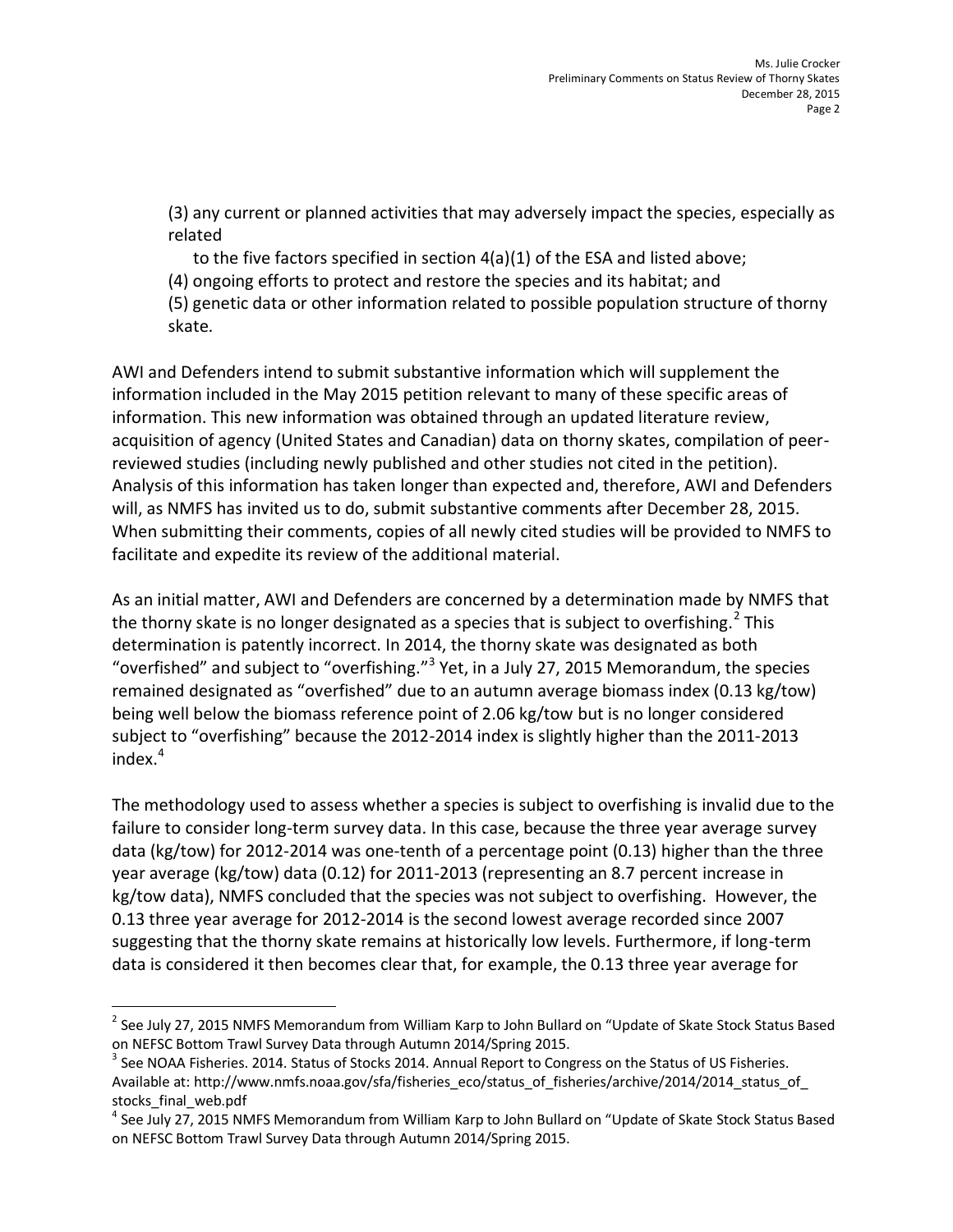2012-2014 is 76 percent below the three year average for 2004-2006 (0.55) which provides conclusive evidence of the ongoing dire status of the thorny skate. See Table 1.

Table 1: Compilation of three-year averages for thorny skate survey data (kg/tow) 2004-2006 through  $2012 - 2014<sup>5</sup>$ 

| Survey data time period | Kg/tow |
|-------------------------|--------|
| 2004-2006               | 0.55   |
| 2005-2007               | 0.42   |
| 2006-2008               | 0.42   |
| 2007-2009               | 0.26   |
| 2008-2010               | 0.24   |
| 2009-2011               | 0.24   |
| 2010-2012               | 0.18   |
| 2011-2013               | 0.12   |
| 2012-2014               | 0.13   |

Not surprisingly, given the dire status of the thorny skate and no evidence of population recovery in United States or Canadian waters, the American Society of Ichthyologists and Herpetologists adopted the following resolution at its July 2015 annual meeting.<sup>6</sup>

RESOLUTION REGARDING NORTHWEST ATLANTIC THORNY SKATE REBUILDING.— WHEREAS the Northwest Atlantic population of Thorny Skate (*Amblyraja radiata*) is a straddling stock classified by the International Union for Conservation of Nature (IUCN) as Vulnerable off the east coast of Canada and Critically Endangered off New England, and

WHEREAS the Thorny Skate has been a prohibited species in the U.S. under the New England Fishery Management Council (NEFMC) Fishery Management Plan (FMP) for skates since 2003 and yet stock biomass has since decreased, and

WHEREAS the NEFMC will consider over the coming months amendments to its skate FMP to promote Thorny Skate recovery, and

WHEREAS the United States and Canada are parties to the Northwest Atlantic Fisheries Organization (NAFO), and

 $\overline{a}$ 

<sup>&</sup>lt;sup>5</sup> Date in Table 1 taken from July 2, 2013 Memorandum from William Karp to John Bullard on "Update of Skate Stock Status Based on NEFSC Bottom Trawl Survey Data through Autumn 2012 and Spring 2013 (see Table 1); and July 27, 2015 NMFS Memorandum from William Karp to John Bullard on "Update of Skate Stock Status Based on NEFSC Bottom Trawl Survey Data through Autumn 2014/Spring 2015 (see Table 1).

 $^6$  See Summary of the Meetings. 2015. Copeia, 103(4):1121-1127.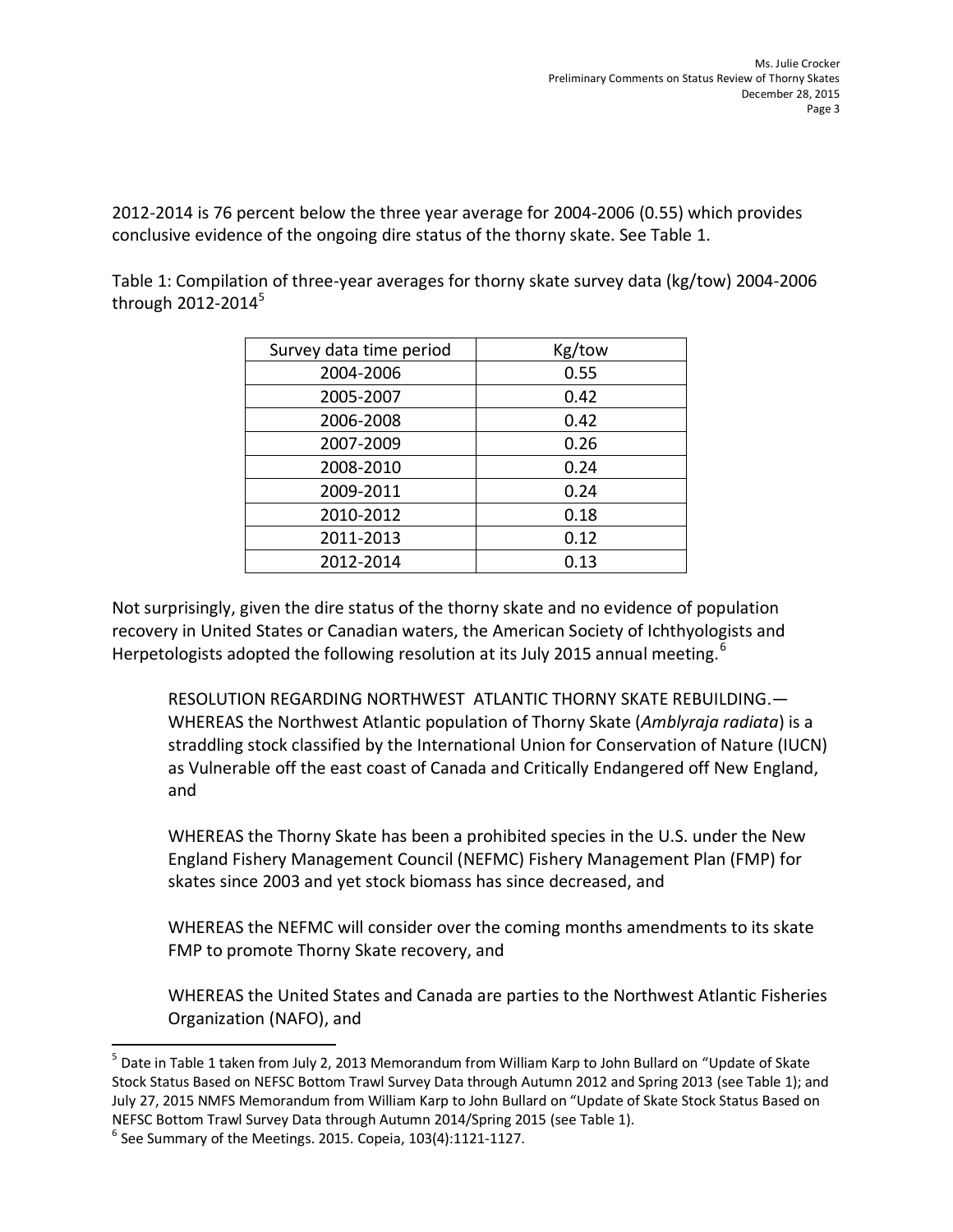WHEREAS the NAFO Scientific Council regularly offers advice regarding the NAFO total allowable catch (TAC) for skates based on the status of Thorny Skate (*Amblyraja radiata*) yet the NAFO skate TAC has remained well above that level since establishment a decade ago, and

WHEREAS Canada is allocated a large share of the NAFO skate quota, yet imposes no species-specific safeguards for Thorny Skate, and

WHEREAS the NAFO Scientific Council has warned of low resilience to fishing mortality, reports little stock improvement, and advises fishery managers to ensure skate catches do not increase,

THEREFORE BE IT RESOLVED that the American Society of Ichthyologists and Herpetologists joins the American Elasmobranch Society in urging the U.S. and Canadian governments to elevate the priority of additional Thorny Skate safeguards to promote recovery at a national level, and to work with the European Union at the September 2015 NAFO annual meeting to secure a NAFO skate TAC that does not exceed the level advised by the NAFO Scientific Council.

In its subsequent submission of information to inform the status review of this species, AWI and Defenders will elaborate on their concern regarding the status of the thorny skate and the NMFS determination that the species is no longer subject to overfishing. In addition, compelling new information and evidence from studies not cited in the petition will be provided to further make clear that the Northwest Atlantic of United State DPS of the thorny skate warrants designated as a threatened or endangered species pursuant to the ESA and to support the request that critical habitat be identified for the species.

Thank you in advance for considering this preliminary submission relevant to the status review of the thorny skate. Should you have any questions about this submission, please contact me using the contact information provided below.

Sincerely,

DJ Schubert Wildlife Biologist Email: [dj@awionline.org](mailto:dj@awionline.org) Telephone: 1-609-601-2875